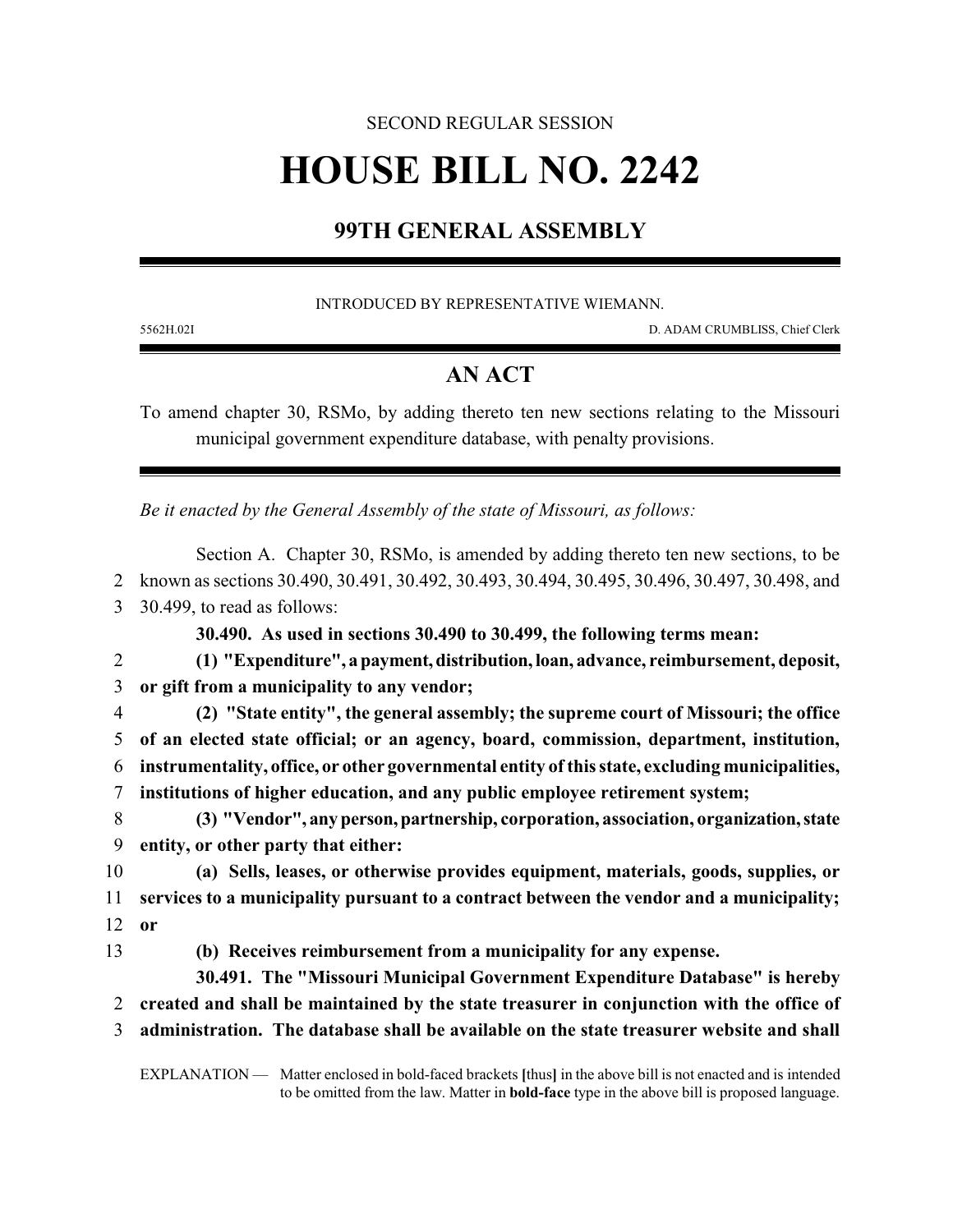HB 2242 2

- **include information about expenditures made in each fiscal year beginning on or after**
- **June 1, 2019. The database shall be accessible by members of the public without charge.**
- **State entities shall assist the state treasurer in the development, establishment, operation,**
- **storage, hosting, and support of the database at no cost to the state treasurer. State entities**
- **shall comply with sections 30.490 to 30.499 using existing resources. No state entity shall**
- **charge the state treasurer for any costs arising from compliance with such sections.**
- **30.492. For each expenditure, the Missouri municipal government expenditure database shall include the following information:**
- **(1) The amount of the expenditure;**
- **(2) The date the expenditure was paid;**
- **(3) The vendor to which the expenditure was paid and such vendor's Employer Identification Number; and**
- **(4) The municipality that made the expenditure or requested that the expenditure be made.**
	- **30.493. The Missouri municipal government expenditure database shall include:**
- **(1) A searchable database of all expenditures;**
- **(2) The ability to filter expenditures by the following categories:**
- **(a) Expense amount; and**
- **(b) The accounting code for a specific good or service;**
- **(3) The ability to search and filter by any of the factors listed under section 30.492;**
- 
- **(4) The ability to aggregate data contained in the database;**
- **(5) The ability to determine the total amount of expenditures awarded to a vendor by a municipality; and**
- 

**(6) The ability to download information obtained through the database.**

**30.494. 1. During each calendar quarter, each municipality shall provide information to the state treasurer for inclusion in the Missouri municipal government expenditure database regarding each of the municipality's expenditures paid to a vendor for the preceding calendar quarter.**

 **2. Any municipality that fails to timely submit the expenditure information required in this section to the state treasurer shall be subject to a fine of one hundred dollars per day.**

 **3. The state treasurer shall report any violation of this section to the department of revenue. Upon notification from the state treasurer that a municipality failed to timely submit the expenditure information required under this section, the department of revenue shall notify the municipality by certified mail that the expenditure information has not been received. Such notice shall clearly state:**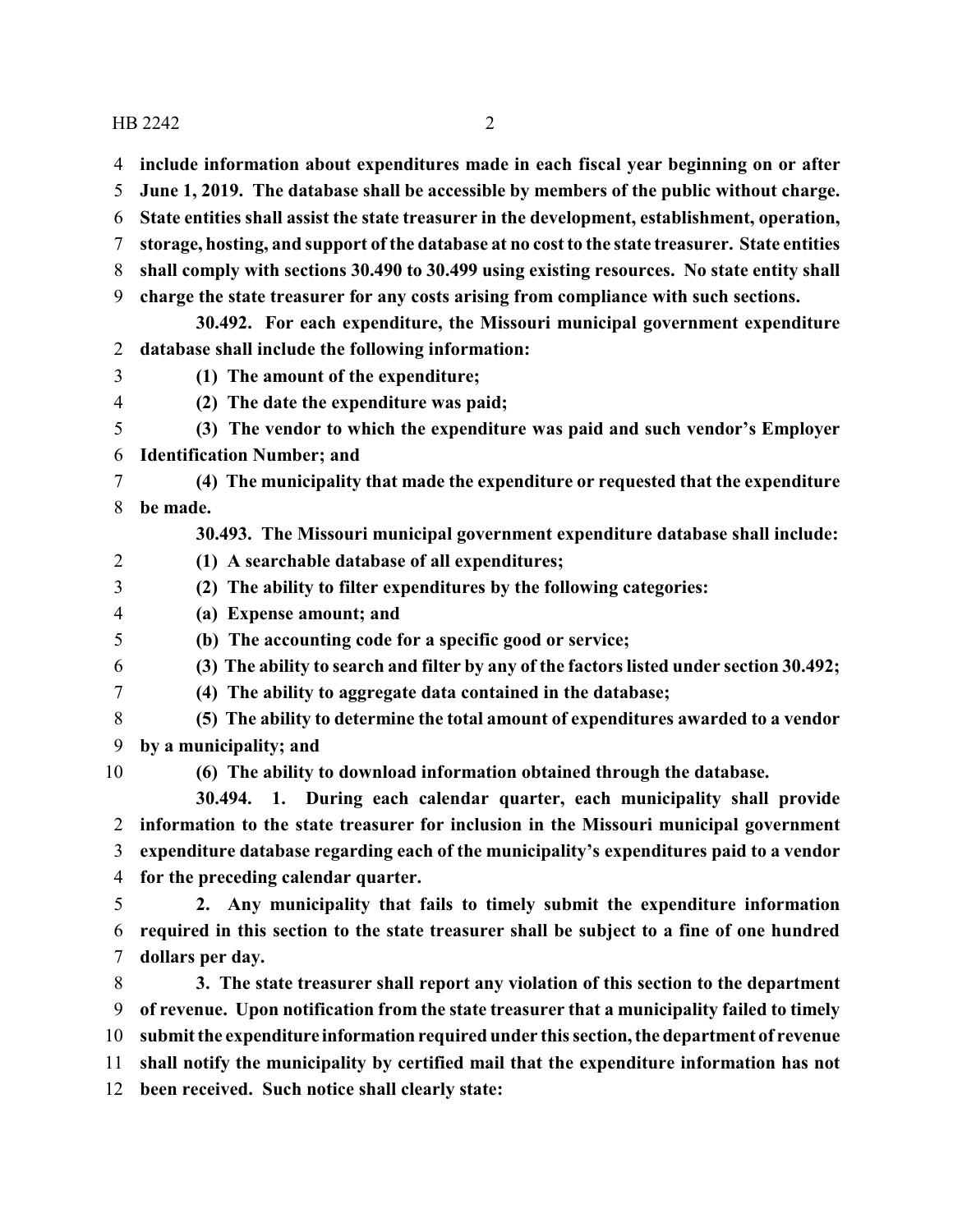$HB 2242$  3

**(1) The name of the municipality;**

 **(2) That the municipality shall be subject to a fine of one hundred dollars per day if the municipality does not submit the expenditure information to the state treasurer within fourteen days from the postmarked date stamped on the certified mail envelope;**

 **(3) That the fine will be enforced and collected as provided under subsection 4 of this section; and**

 **(4) That the fine will begin accruing on the fifteenth day from the postmarked date stamped on the certified mail envelope and will continue to accrue until the state treasurer receives the information.**

 **In the event the expenditure information is received within the fourteen-day period, no fine shall accrue or be imposed. The state treasurer shall report receipt of the expenditure information to the department of revenue within ten business days. Failure of the municipality to submit the required expenditure information within such fourteen-day period shall cause the fine to be collected as provided under subsection 4 of this section.**

 **4. The department of revenue may collect the fine authorized under the provisions of subsection 2 of this section by offsetting any sales or use tax distributions due to the municipality. The director of revenue shall retain two percent for the cost of such collection. The remaining revenues collected from such violations shall be distributed annually to the schools of the county in the same manner that proceeds for all penalties, forfeitures, and fines collected for any breach of the penal laws of the state are distributed.**

**30.495. No later than one year after the Missouri municipal government expenditure database is implemented, the state treasurer shall provide, on the state treasurer website, an opportunity for public comment on the utility of the database.**

**30.496. The Missouri municipal government expendituredatabase shall not include any confidential information or any information that is not a public record under the laws of this state. However, the state treasurer shall not be liable for the disclosure of a record in the Missouri municipal government expenditure database that is confidential information or is not a public record under the laws of this state.**

**30.497. 1. The state treasurer shall develop and publish on the state treasurer website graphical representations of data contained in the Missouri municipal government expenditure database, including charts and graphs, to enhance and organize the data. The subjects and frequency of such representations shall be determined by the state treasurer.**

 **2. The state treasurer shall include in the annual report of the state treasurer required under section 30.370 of the revised code data regarding the usage of the Missouri municipal government expenditure database.**